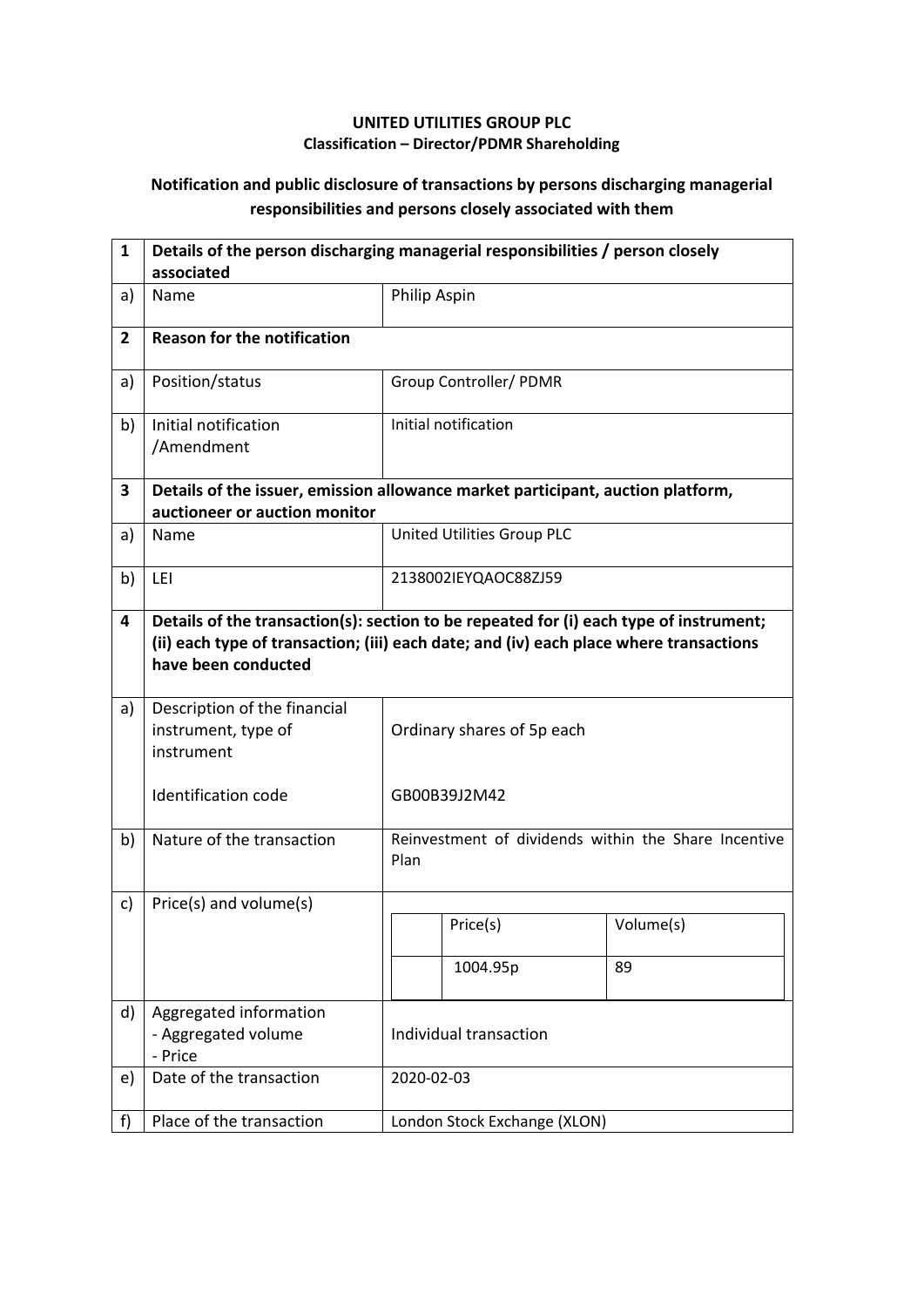| $\mathbf{1}$   | Details of the person discharging managerial responsibilities / person closely                                                                                                                          |                                                   |                                                      |  |  |  |
|----------------|---------------------------------------------------------------------------------------------------------------------------------------------------------------------------------------------------------|---------------------------------------------------|------------------------------------------------------|--|--|--|
|                | associated                                                                                                                                                                                              |                                                   |                                                      |  |  |  |
| a)             | Name                                                                                                                                                                                                    | Louise Beardmore                                  |                                                      |  |  |  |
| $\overline{2}$ | <b>Reason for the notification</b>                                                                                                                                                                      |                                                   |                                                      |  |  |  |
| a)             | Position/status                                                                                                                                                                                         | <b>Customer Services and People Director/PDMR</b> |                                                      |  |  |  |
| b)             | Initial notification<br>/Amendment                                                                                                                                                                      | Initial notification                              |                                                      |  |  |  |
| 3              | Details of the issuer, emission allowance market participant, auction platform,                                                                                                                         |                                                   |                                                      |  |  |  |
|                | auctioneer or auction monitor                                                                                                                                                                           |                                                   |                                                      |  |  |  |
| a)             | Name                                                                                                                                                                                                    | United Utilities Group PLC                        |                                                      |  |  |  |
| b)             | LEI                                                                                                                                                                                                     | 2138002IEYQAOC88ZJ59                              |                                                      |  |  |  |
| 4              | Details of the transaction(s): section to be repeated for (i) each type of instrument;<br>(ii) each type of transaction; (iii) each date; and (iv) each place where transactions<br>have been conducted |                                                   |                                                      |  |  |  |
| a)             | Description of the financial<br>instrument, type of<br>instrument                                                                                                                                       | Ordinary shares of 5p each                        |                                                      |  |  |  |
|                | Identification code                                                                                                                                                                                     | GB00B39J2M42                                      |                                                      |  |  |  |
| b)             | Nature of the transaction                                                                                                                                                                               | Plan                                              | Reinvestment of dividends within the Share Incentive |  |  |  |
| c)             | Price(s) and volume(s)                                                                                                                                                                                  |                                                   |                                                      |  |  |  |
|                |                                                                                                                                                                                                         | Price(s)                                          | Volume(s)                                            |  |  |  |
|                |                                                                                                                                                                                                         | 1004.95p                                          | 28                                                   |  |  |  |
| d)             | Aggregated information<br>- Aggregated volume<br>- Price                                                                                                                                                | Individual transaction                            |                                                      |  |  |  |
| e)             | Date of the transaction                                                                                                                                                                                 | 2020-02-03                                        |                                                      |  |  |  |
| f              | Place of the transaction                                                                                                                                                                                | London Stock Exchange (XLON)                      |                                                      |  |  |  |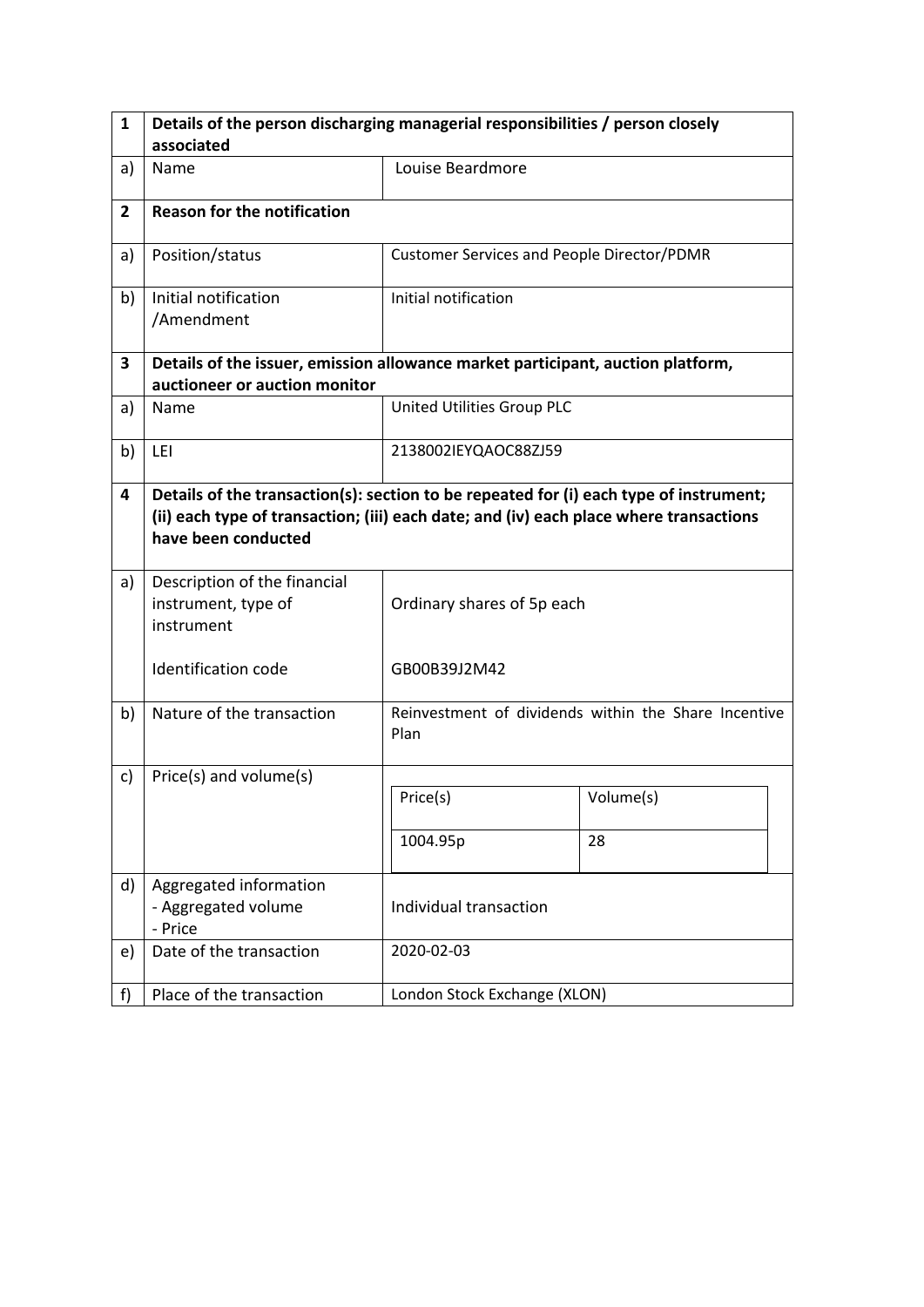| $\mathbf{1}$   | Details of the person discharging managerial responsibilities / person closely                                                                                                                          |                                       |                                                      |  |  |  |
|----------------|---------------------------------------------------------------------------------------------------------------------------------------------------------------------------------------------------------|---------------------------------------|------------------------------------------------------|--|--|--|
|                | associated                                                                                                                                                                                              |                                       |                                                      |  |  |  |
| a)             | Name                                                                                                                                                                                                    | James Bullock                         |                                                      |  |  |  |
| $\overline{2}$ | <b>Reason for the notification</b>                                                                                                                                                                      |                                       |                                                      |  |  |  |
| a)             | Position/status                                                                                                                                                                                         | Strategy and Regulation Director/PDMR |                                                      |  |  |  |
| b)             | Initial notification<br>/Amendment                                                                                                                                                                      | Initial notification                  |                                                      |  |  |  |
| 3              | Details of the issuer, emission allowance market participant, auction platform,                                                                                                                         |                                       |                                                      |  |  |  |
|                | auctioneer or auction monitor                                                                                                                                                                           |                                       |                                                      |  |  |  |
| a)             | Name                                                                                                                                                                                                    | United Utilities Group PLC            |                                                      |  |  |  |
| b)             | LEI                                                                                                                                                                                                     | 2138002IEYQAOC88ZJ59                  |                                                      |  |  |  |
| 4              | Details of the transaction(s): section to be repeated for (i) each type of instrument;<br>(ii) each type of transaction; (iii) each date; and (iv) each place where transactions<br>have been conducted |                                       |                                                      |  |  |  |
| a)             | Description of the financial<br>instrument, type of<br>instrument                                                                                                                                       | Ordinary shares of 5p each            |                                                      |  |  |  |
|                | Identification code                                                                                                                                                                                     | GB00B39J2M42                          |                                                      |  |  |  |
| b)             | Nature of the transaction                                                                                                                                                                               | Plan                                  | Reinvestment of dividends within the Share Incentive |  |  |  |
| c)             | Price(s) and volume(s)                                                                                                                                                                                  |                                       |                                                      |  |  |  |
|                |                                                                                                                                                                                                         | Price(s)                              | Volume(s)                                            |  |  |  |
|                |                                                                                                                                                                                                         | 1004.95p                              | 31                                                   |  |  |  |
| d)             | Aggregated information<br>- Aggregated volume<br>- Price                                                                                                                                                | Individual transaction                |                                                      |  |  |  |
| e)             | Date of the transaction                                                                                                                                                                                 | 2020-02-03                            |                                                      |  |  |  |
| f              | Place of the transaction                                                                                                                                                                                | London Stock Exchange (XLON)          |                                                      |  |  |  |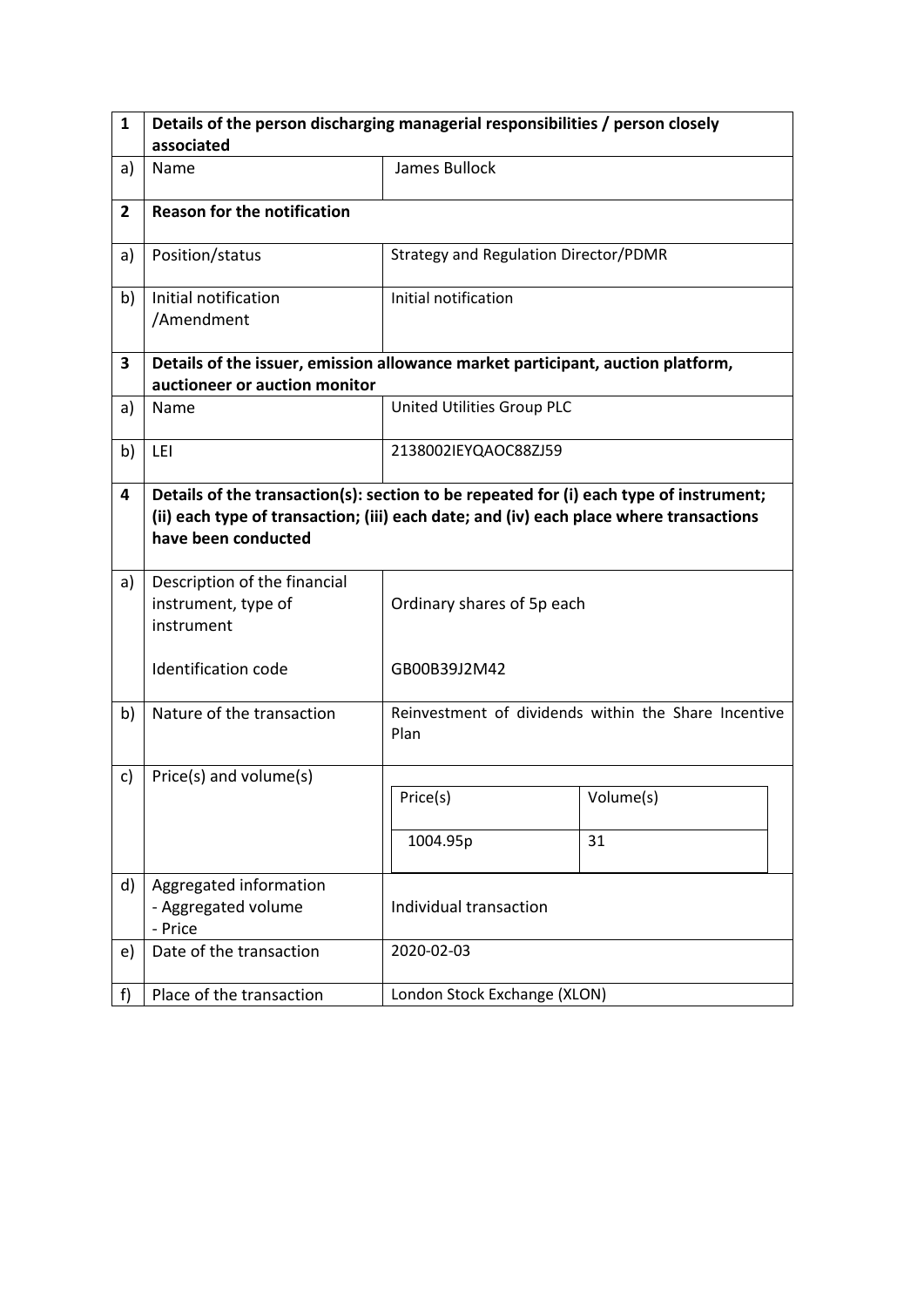| $\mathbf{1}$   | Details of the person discharging managerial responsibilities / person closely                                                                                                                          |                              |                                                      |  |  |  |
|----------------|---------------------------------------------------------------------------------------------------------------------------------------------------------------------------------------------------------|------------------------------|------------------------------------------------------|--|--|--|
|                | associated                                                                                                                                                                                              |                              |                                                      |  |  |  |
| a)             | Name                                                                                                                                                                                                    | <b>Simon Gardiner</b>        |                                                      |  |  |  |
| $\overline{2}$ | <b>Reason for the notification</b>                                                                                                                                                                      |                              |                                                      |  |  |  |
| a)             | Position/status                                                                                                                                                                                         | Company Secretary/PDMR       |                                                      |  |  |  |
| b)             | Initial notification<br>/Amendment                                                                                                                                                                      | Initial notification         |                                                      |  |  |  |
| 3              | Details of the issuer, emission allowance market participant, auction platform,                                                                                                                         |                              |                                                      |  |  |  |
|                | auctioneer or auction monitor                                                                                                                                                                           |                              |                                                      |  |  |  |
| a)             | Name                                                                                                                                                                                                    | United Utilities Group PLC   |                                                      |  |  |  |
| b)             | LEI                                                                                                                                                                                                     | 2138002IEYQAOC88ZJ59         |                                                      |  |  |  |
| 4              | Details of the transaction(s): section to be repeated for (i) each type of instrument;<br>(ii) each type of transaction; (iii) each date; and (iv) each place where transactions<br>have been conducted |                              |                                                      |  |  |  |
| a)             | Description of the financial<br>instrument, type of<br>instrument                                                                                                                                       | Ordinary shares of 5p each   |                                                      |  |  |  |
|                | Identification code                                                                                                                                                                                     | GB00B39J2M42                 |                                                      |  |  |  |
| b)             | Nature of the transaction                                                                                                                                                                               | Plan                         | Reinvestment of dividends within the Share Incentive |  |  |  |
| c)             | Price(s) and volume(s)                                                                                                                                                                                  |                              |                                                      |  |  |  |
|                |                                                                                                                                                                                                         | Price(s)                     | Volume(s)                                            |  |  |  |
|                |                                                                                                                                                                                                         | 1004.95p                     | 94                                                   |  |  |  |
| d)             | Aggregated information<br>- Aggregated volume<br>- Price                                                                                                                                                | Individual transaction       |                                                      |  |  |  |
| e)             | Date of the transaction                                                                                                                                                                                 | 2020-02-03                   |                                                      |  |  |  |
| f              | Place of the transaction                                                                                                                                                                                | London Stock Exchange (XLON) |                                                      |  |  |  |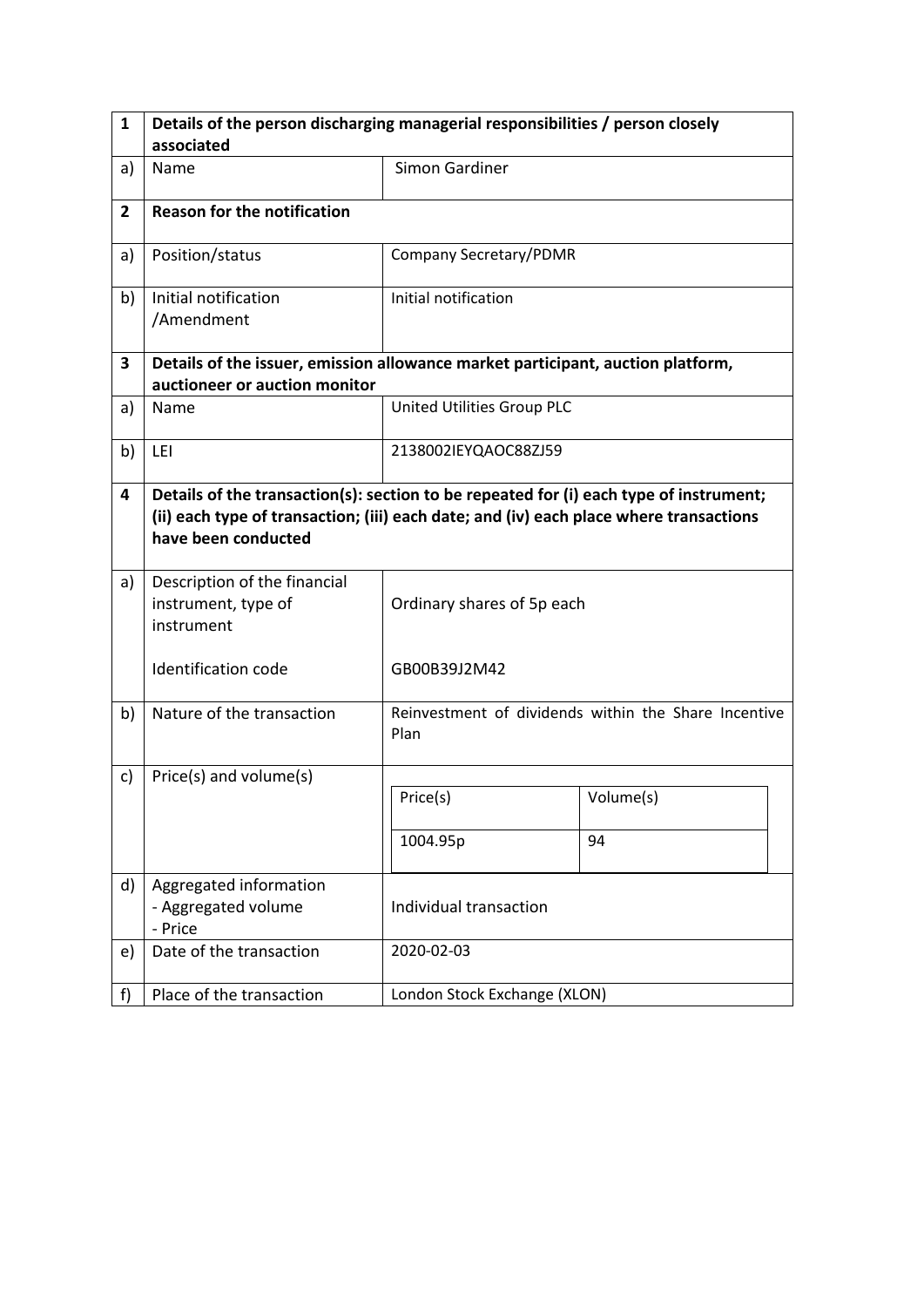| $\mathbf{1}$   | Details of the person discharging managerial responsibilities / person closely  |                                                                                                                                                                                  |                                              |                                                      |  |  |
|----------------|---------------------------------------------------------------------------------|----------------------------------------------------------------------------------------------------------------------------------------------------------------------------------|----------------------------------------------|------------------------------------------------------|--|--|
|                | associated                                                                      |                                                                                                                                                                                  |                                              |                                                      |  |  |
| a)             | Name                                                                            |                                                                                                                                                                                  | Joanne Harrison                              |                                                      |  |  |
| $\overline{2}$ | <b>Reason for the notification</b>                                              |                                                                                                                                                                                  |                                              |                                                      |  |  |
| a)             | Position/status                                                                 |                                                                                                                                                                                  | Environment and Asset Strategy Director/PDMR |                                                      |  |  |
| b)             | Initial notification<br>/Amendment                                              |                                                                                                                                                                                  | Initial notification                         |                                                      |  |  |
| 3              | Details of the issuer, emission allowance market participant, auction platform, |                                                                                                                                                                                  |                                              |                                                      |  |  |
|                | auctioneer or auction monitor                                                   |                                                                                                                                                                                  |                                              |                                                      |  |  |
| a)             | Name                                                                            |                                                                                                                                                                                  | United Utilities Group PLC                   |                                                      |  |  |
| b)             | LEI                                                                             |                                                                                                                                                                                  | 2138002IEYQAOC88ZJ59                         |                                                      |  |  |
| 4              | have been conducted                                                             | Details of the transaction(s): section to be repeated for (i) each type of instrument;<br>(ii) each type of transaction; (iii) each date; and (iv) each place where transactions |                                              |                                                      |  |  |
| a)             | Description of the financial<br>instrument, type of<br>instrument               | Ordinary shares of 5p each                                                                                                                                                       |                                              |                                                      |  |  |
|                | <b>Identification code</b>                                                      |                                                                                                                                                                                  | GB00B39J2M42                                 |                                                      |  |  |
| b)             | Nature of the transaction                                                       | Plan                                                                                                                                                                             |                                              | Reinvestment of dividends within the Share Incentive |  |  |
| c)             | Price(s) and volume(s)                                                          |                                                                                                                                                                                  |                                              |                                                      |  |  |
|                |                                                                                 |                                                                                                                                                                                  | Price(s)                                     | Volume(s)                                            |  |  |
|                |                                                                                 |                                                                                                                                                                                  | 1004.95p                                     | 50                                                   |  |  |
| d)             | Aggregated information<br>- Aggregated volume<br>- Price                        | Individual transaction                                                                                                                                                           |                                              |                                                      |  |  |
| e)             | Date of the transaction                                                         |                                                                                                                                                                                  | 2020-02-03                                   |                                                      |  |  |
| f)             | Place of the transaction                                                        |                                                                                                                                                                                  | London Stock Exchange (XLON)                 |                                                      |  |  |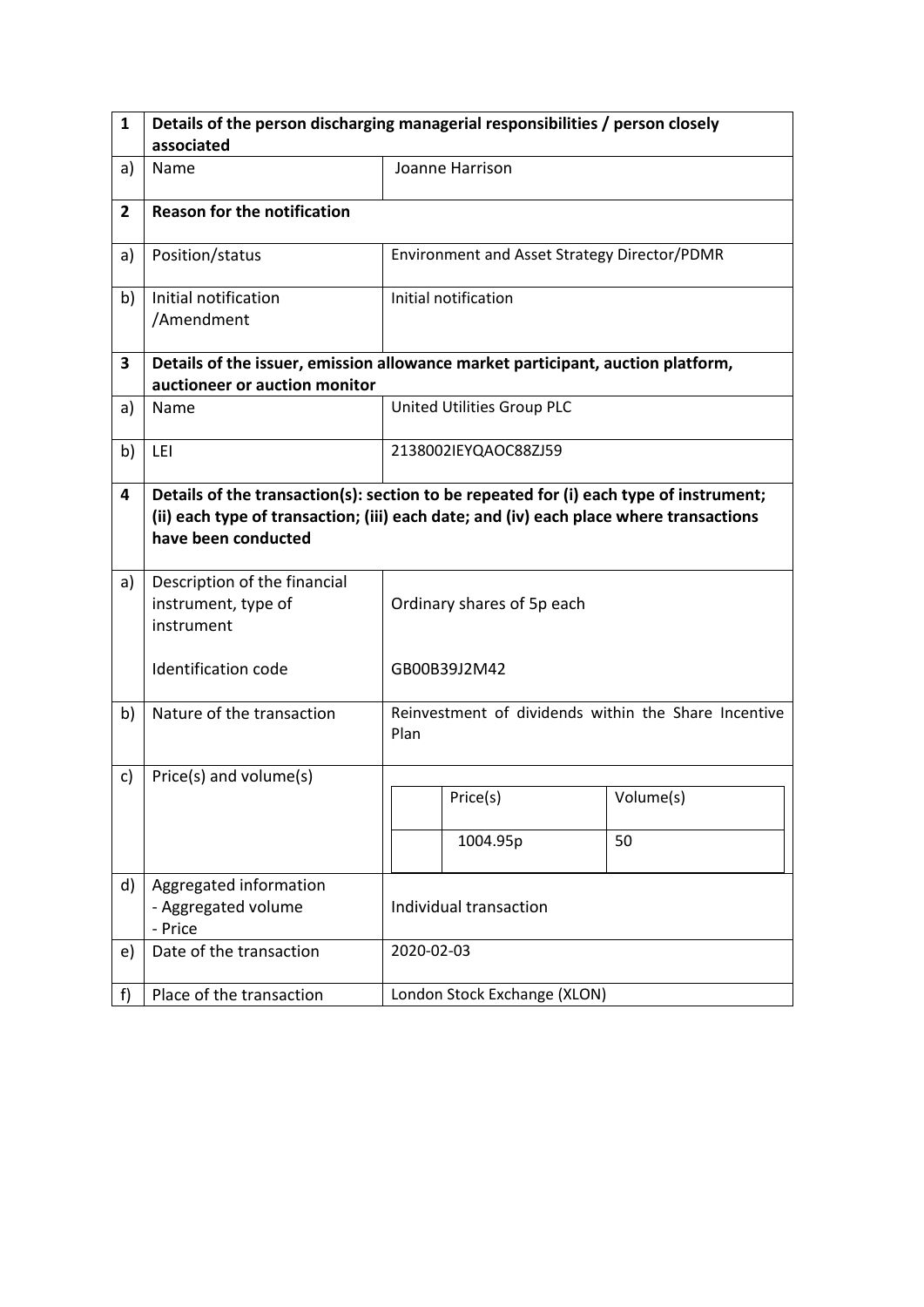| 1              | Details of the person discharging managerial responsibilities / person closely                                                                                                                          |                                                              |                              |           |  |
|----------------|---------------------------------------------------------------------------------------------------------------------------------------------------------------------------------------------------------|--------------------------------------------------------------|------------------------------|-----------|--|
|                | associated                                                                                                                                                                                              |                                                              |                              |           |  |
| a)             | Name                                                                                                                                                                                                    |                                                              | James Keith Haslett          |           |  |
| $\overline{2}$ | <b>Reason for the notification</b>                                                                                                                                                                      |                                                              |                              |           |  |
| a)             | Position/status                                                                                                                                                                                         |                                                              | Director of Wastewater/PDMR  |           |  |
| b)             | Initial notification<br>/Amendment                                                                                                                                                                      |                                                              | Initial notification         |           |  |
| 3              | Details of the issuer, emission allowance market participant, auction platform,                                                                                                                         |                                                              |                              |           |  |
|                | auctioneer or auction monitor                                                                                                                                                                           |                                                              |                              |           |  |
| a)             | Name                                                                                                                                                                                                    |                                                              | United Utilities Group PLC   |           |  |
| b)             | LEI                                                                                                                                                                                                     |                                                              | 2138002IEYQAOC88ZJ59         |           |  |
| 4              | Details of the transaction(s): section to be repeated for (i) each type of instrument;<br>(ii) each type of transaction; (iii) each date; and (iv) each place where transactions<br>have been conducted |                                                              |                              |           |  |
| a)             | Description of the financial<br>instrument, type of<br>instrument                                                                                                                                       | Ordinary shares of 5p each                                   |                              |           |  |
|                | <b>Identification code</b>                                                                                                                                                                              | GB00B39J2M42                                                 |                              |           |  |
| b)             | Nature of the transaction                                                                                                                                                                               | Reinvestment of dividends within the Share Incentive<br>Plan |                              |           |  |
| c)             | Price(s) and volume(s)                                                                                                                                                                                  |                                                              |                              |           |  |
|                |                                                                                                                                                                                                         |                                                              | Price(s)                     | Volume(s) |  |
|                |                                                                                                                                                                                                         |                                                              | 1004.95p                     | 19        |  |
| d)             | Aggregated information<br>- Aggregated volume<br>- Price                                                                                                                                                | Individual transaction                                       |                              |           |  |
| e)             | Date of the transaction                                                                                                                                                                                 |                                                              | 2020-02-03                   |           |  |
| f)             | Place of the transaction                                                                                                                                                                                |                                                              | London Stock Exchange (XLON) |           |  |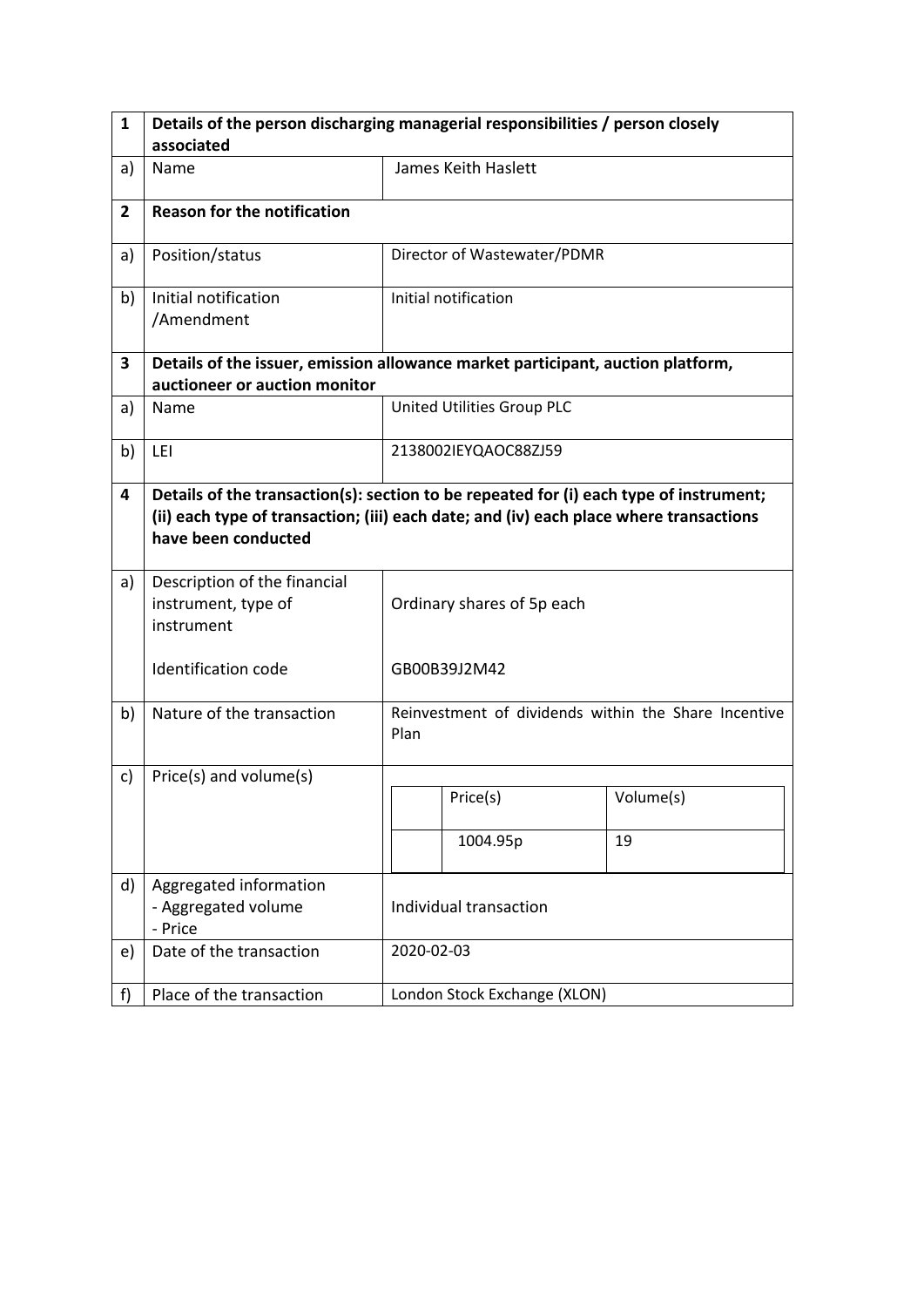| $\mathbf{1}$   | Details of the person discharging managerial responsibilities / person closely                                                                                                                          |                              |                                                      |  |  |  |
|----------------|---------------------------------------------------------------------------------------------------------------------------------------------------------------------------------------------------------|------------------------------|------------------------------------------------------|--|--|--|
|                | associated                                                                                                                                                                                              |                              |                                                      |  |  |  |
| a)             | Name                                                                                                                                                                                                    | John Russell Houlden         |                                                      |  |  |  |
| $\overline{2}$ | <b>Reason for the notification</b>                                                                                                                                                                      |                              |                                                      |  |  |  |
| a)             | Position/status                                                                                                                                                                                         | Chief Financial Officer/PDMR |                                                      |  |  |  |
| b)             | Initial notification<br>/Amendment                                                                                                                                                                      | Initial notification         |                                                      |  |  |  |
| 3              | Details of the issuer, emission allowance market participant, auction platform,                                                                                                                         |                              |                                                      |  |  |  |
|                | auctioneer or auction monitor                                                                                                                                                                           |                              |                                                      |  |  |  |
| a)             | Name                                                                                                                                                                                                    | United Utilities Group PLC   |                                                      |  |  |  |
| b)             | LEI                                                                                                                                                                                                     | 2138002IEYQAOC88ZJ59         |                                                      |  |  |  |
| 4              | Details of the transaction(s): section to be repeated for (i) each type of instrument;<br>(ii) each type of transaction; (iii) each date; and (iv) each place where transactions<br>have been conducted |                              |                                                      |  |  |  |
| a)             | Description of the financial<br>instrument, type of<br>instrument                                                                                                                                       | Ordinary shares of 5p each   |                                                      |  |  |  |
|                | Identification code                                                                                                                                                                                     | GB00B39J2M42                 |                                                      |  |  |  |
| b)             | Nature of the transaction                                                                                                                                                                               | Plan                         | Reinvestment of dividends within the Share Incentive |  |  |  |
| c)             | Price(s) and volume(s)                                                                                                                                                                                  |                              |                                                      |  |  |  |
|                |                                                                                                                                                                                                         | Price(s)                     | Volume(s)                                            |  |  |  |
|                |                                                                                                                                                                                                         | 1004.95p                     | 45                                                   |  |  |  |
| d)             | Aggregated information<br>- Aggregated volume<br>- Price                                                                                                                                                | Individual transaction       |                                                      |  |  |  |
| e)             | Date of the transaction                                                                                                                                                                                 | 2020-02-03                   |                                                      |  |  |  |
| f              | Place of the transaction                                                                                                                                                                                | London Stock Exchange (XLON) |                                                      |  |  |  |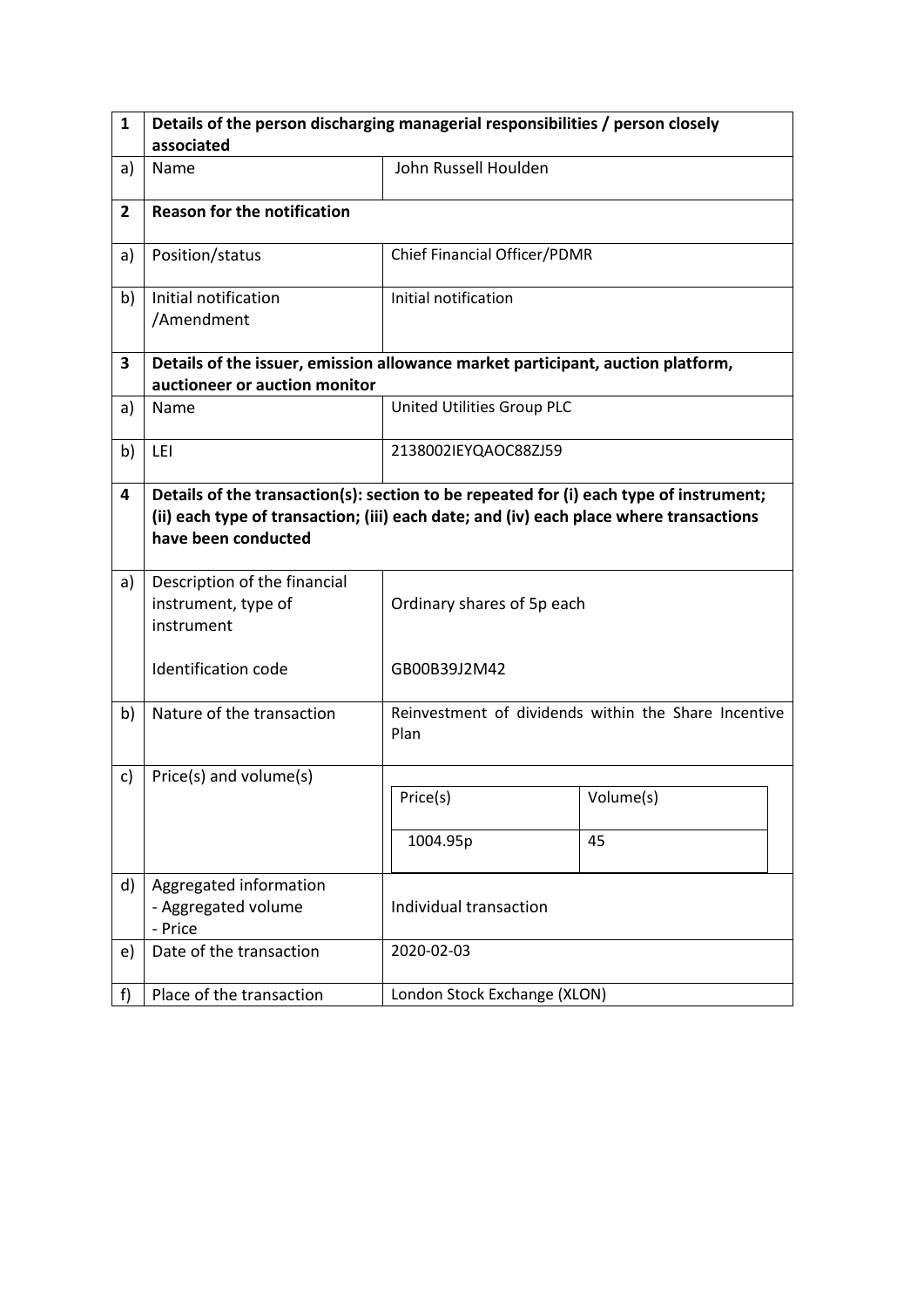| 1              | Details of the person discharging managerial responsibilities / person closely                                                                                                                          |                                 |                                                      |  |  |  |
|----------------|---------------------------------------------------------------------------------------------------------------------------------------------------------------------------------------------------------|---------------------------------|------------------------------------------------------|--|--|--|
|                | associated                                                                                                                                                                                              |                                 |                                                      |  |  |  |
| a)             | Name                                                                                                                                                                                                    | Gaynor Kenyon                   |                                                      |  |  |  |
| $\overline{2}$ | <b>Reason for the notification</b>                                                                                                                                                                      |                                 |                                                      |  |  |  |
| a)             | Position/status                                                                                                                                                                                         | Corporate Affairs Director/PDMR |                                                      |  |  |  |
| b)             | Initial notification<br>/Amendment                                                                                                                                                                      | Initial notification            |                                                      |  |  |  |
| 3              | Details of the issuer, emission allowance market participant, auction platform,                                                                                                                         |                                 |                                                      |  |  |  |
|                | auctioneer or auction monitor                                                                                                                                                                           |                                 |                                                      |  |  |  |
| a)             | Name                                                                                                                                                                                                    | United Utilities Group PLC      |                                                      |  |  |  |
| b)             | LEI                                                                                                                                                                                                     | 2138002IEYQAOC88ZJ59            |                                                      |  |  |  |
| 4              | Details of the transaction(s): section to be repeated for (i) each type of instrument;<br>(ii) each type of transaction; (iii) each date; and (iv) each place where transactions<br>have been conducted |                                 |                                                      |  |  |  |
| a)             | Description of the financial<br>instrument, type of<br>instrument                                                                                                                                       | Ordinary shares of 5p each      |                                                      |  |  |  |
|                | <b>Identification code</b>                                                                                                                                                                              | GB00B39J2M42                    |                                                      |  |  |  |
| b)             | Nature of the transaction                                                                                                                                                                               | Plan                            | Reinvestment of dividends within the Share Incentive |  |  |  |
| c)             | Price(s) and volume(s)                                                                                                                                                                                  |                                 |                                                      |  |  |  |
|                |                                                                                                                                                                                                         | Price(s)                        | Volume(s)                                            |  |  |  |
|                |                                                                                                                                                                                                         | 1004.95p                        | 42                                                   |  |  |  |
| d)             | Aggregated information<br>- Aggregated volume<br>- Price                                                                                                                                                | Individual transaction          |                                                      |  |  |  |
| e)             | Date of the transaction                                                                                                                                                                                 | 2020-02-03                      |                                                      |  |  |  |
| f)             | Place of the transaction                                                                                                                                                                                | London Stock Exchange (XLON)    |                                                      |  |  |  |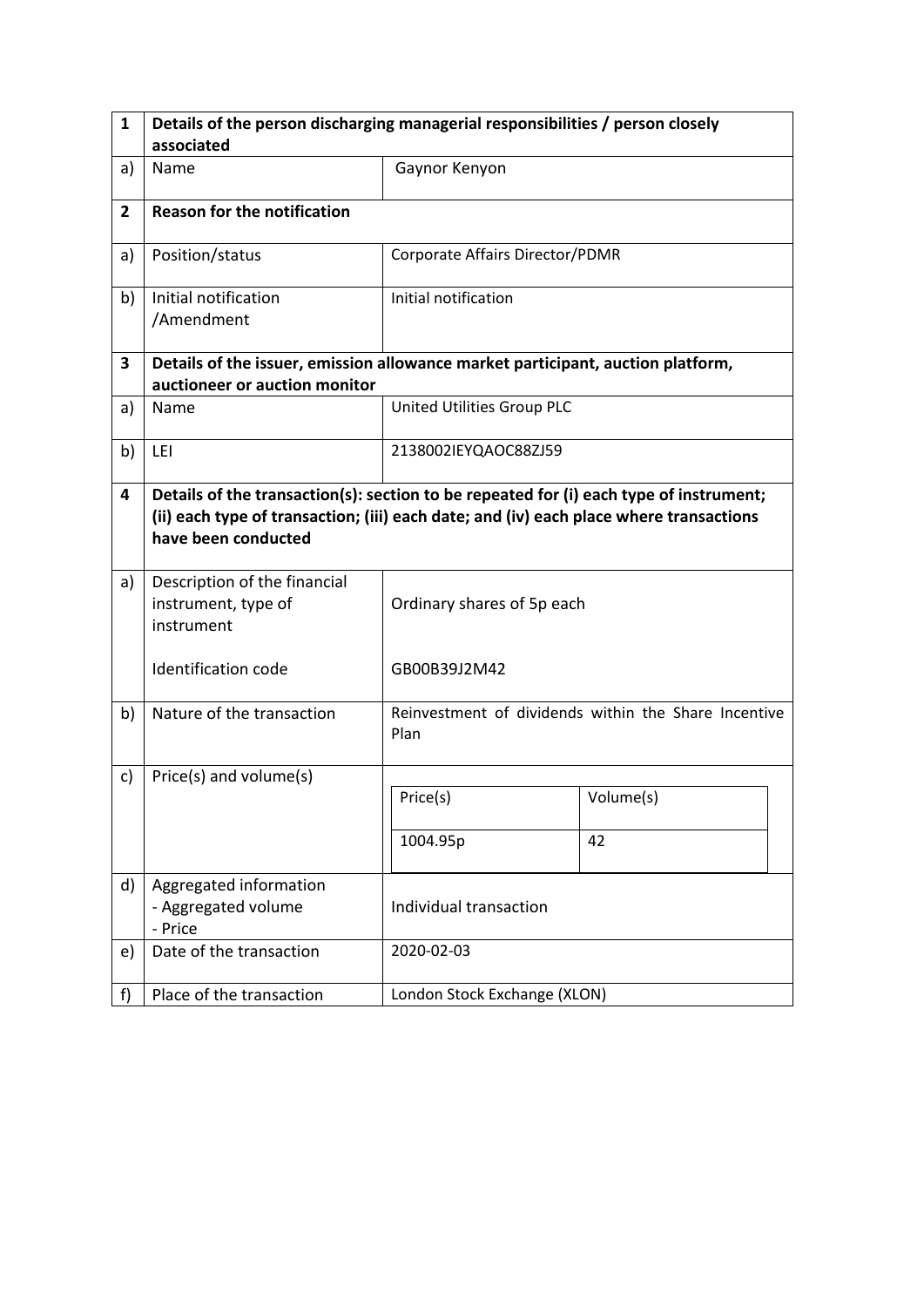| 1.             | Details of the person discharging managerial responsibilities / person closely                                                                                                                          |                              |                                                      |  |  |  |
|----------------|---------------------------------------------------------------------------------------------------------------------------------------------------------------------------------------------------------|------------------------------|------------------------------------------------------|--|--|--|
|                | associated                                                                                                                                                                                              |                              |                                                      |  |  |  |
| a)             | Name                                                                                                                                                                                                    | <b>Steve Mogford</b>         |                                                      |  |  |  |
| $\overline{2}$ | <b>Reason for the notification</b>                                                                                                                                                                      |                              |                                                      |  |  |  |
| a)             | Position/status                                                                                                                                                                                         | Chief Executive Officer/PDMR |                                                      |  |  |  |
| b)             | Initial notification<br>/Amendment                                                                                                                                                                      | Initial notification         |                                                      |  |  |  |
| 3              | Details of the issuer, emission allowance market participant, auction platform,                                                                                                                         |                              |                                                      |  |  |  |
|                | auctioneer or auction monitor                                                                                                                                                                           |                              |                                                      |  |  |  |
| a)             | Name                                                                                                                                                                                                    | United Utilities Group PLC   |                                                      |  |  |  |
| b)             | LEI                                                                                                                                                                                                     | 2138002IEYQAOC88ZJ59         |                                                      |  |  |  |
| 4              | Details of the transaction(s): section to be repeated for (i) each type of instrument;<br>(ii) each type of transaction; (iii) each date; and (iv) each place where transactions<br>have been conducted |                              |                                                      |  |  |  |
| a)             | Description of the financial<br>instrument, type of<br>instrument                                                                                                                                       | Ordinary shares of 5p each   |                                                      |  |  |  |
|                | Identification code                                                                                                                                                                                     | GB00B39J2M42                 |                                                      |  |  |  |
| b)             | Nature of the transaction                                                                                                                                                                               | Plan                         | Reinvestment of dividends within the Share Incentive |  |  |  |
| c)             | Price(s) and volume(s)                                                                                                                                                                                  |                              |                                                      |  |  |  |
|                |                                                                                                                                                                                                         | Price(s)                     | Volume(s)                                            |  |  |  |
|                |                                                                                                                                                                                                         | 1004.95p                     | 44                                                   |  |  |  |
| d)             | Aggregated information<br>- Aggregated volume<br>- Price                                                                                                                                                | Individual transaction       |                                                      |  |  |  |
| e)             | Date of the transaction                                                                                                                                                                                 | 2020-02-03                   |                                                      |  |  |  |
| f              | Place of the transaction                                                                                                                                                                                | London Stock Exchange (XLON) |                                                      |  |  |  |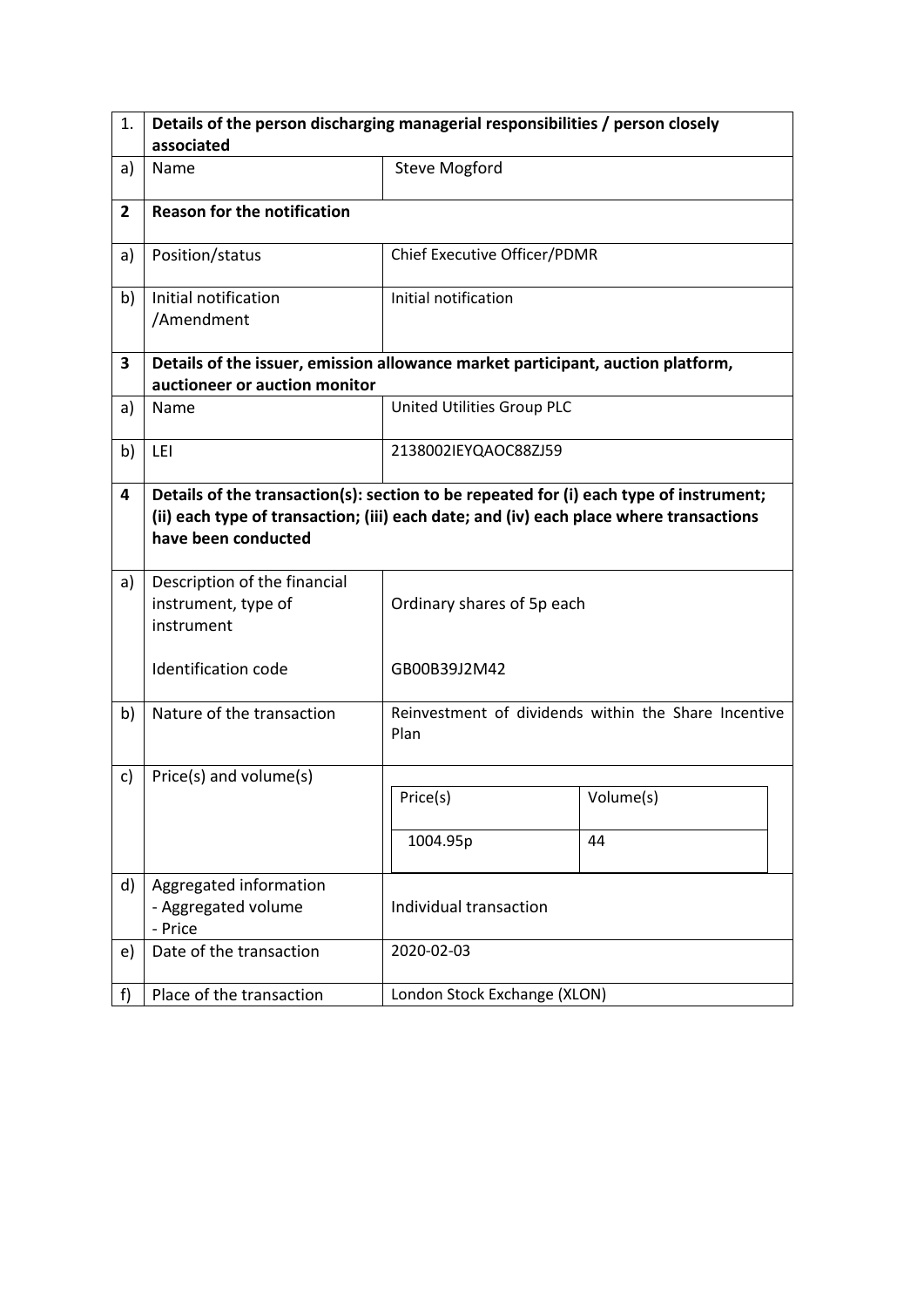| 1              | Details of the person discharging managerial responsibilities / person closely                                                                                                                          |                            |                                             |                                                      |  |  |
|----------------|---------------------------------------------------------------------------------------------------------------------------------------------------------------------------------------------------------|----------------------------|---------------------------------------------|------------------------------------------------------|--|--|
|                | associated                                                                                                                                                                                              |                            |                                             |                                                      |  |  |
| a)             | Name                                                                                                                                                                                                    |                            | <b>Martin Padley</b>                        |                                                      |  |  |
| $\overline{2}$ | <b>Reason for the notification</b>                                                                                                                                                                      |                            |                                             |                                                      |  |  |
| a)             | Position/status                                                                                                                                                                                         |                            | Water and Scientific Services Director/PDMR |                                                      |  |  |
| b)             | Initial notification<br>/Amendment                                                                                                                                                                      |                            | Initial notification                        |                                                      |  |  |
| 3              | Details of the issuer, emission allowance market participant, auction platform,                                                                                                                         |                            |                                             |                                                      |  |  |
|                | auctioneer or auction monitor                                                                                                                                                                           |                            |                                             |                                                      |  |  |
| a)             | Name                                                                                                                                                                                                    |                            | United Utilities Group PLC                  |                                                      |  |  |
| b)             | LEI                                                                                                                                                                                                     |                            | 2138002IEYQAOC88ZJ59                        |                                                      |  |  |
| 4              | Details of the transaction(s): section to be repeated for (i) each type of instrument;<br>(ii) each type of transaction; (iii) each date; and (iv) each place where transactions<br>have been conducted |                            |                                             |                                                      |  |  |
| a)             | Description of the financial<br>instrument, type of<br>instrument                                                                                                                                       | Ordinary shares of 5p each |                                             |                                                      |  |  |
|                | <b>Identification code</b>                                                                                                                                                                              |                            | GB00B39J2M42                                |                                                      |  |  |
| b)             | Nature of the transaction                                                                                                                                                                               | Plan                       |                                             | Reinvestment of dividends within the Share Incentive |  |  |
| c)             | Price(s) and volume(s)                                                                                                                                                                                  |                            |                                             |                                                      |  |  |
|                |                                                                                                                                                                                                         |                            | Price(s)                                    | Volume(s)                                            |  |  |
|                |                                                                                                                                                                                                         |                            | 1004.95p                                    | 14                                                   |  |  |
| d)             | Aggregated information<br>- Aggregated volume<br>- Price                                                                                                                                                | Individual transaction     |                                             |                                                      |  |  |
| e)             | Date of the transaction                                                                                                                                                                                 |                            | 2020-02-03                                  |                                                      |  |  |
| f)             | Place of the transaction                                                                                                                                                                                |                            | London Stock Exchange (XLON)                |                                                      |  |  |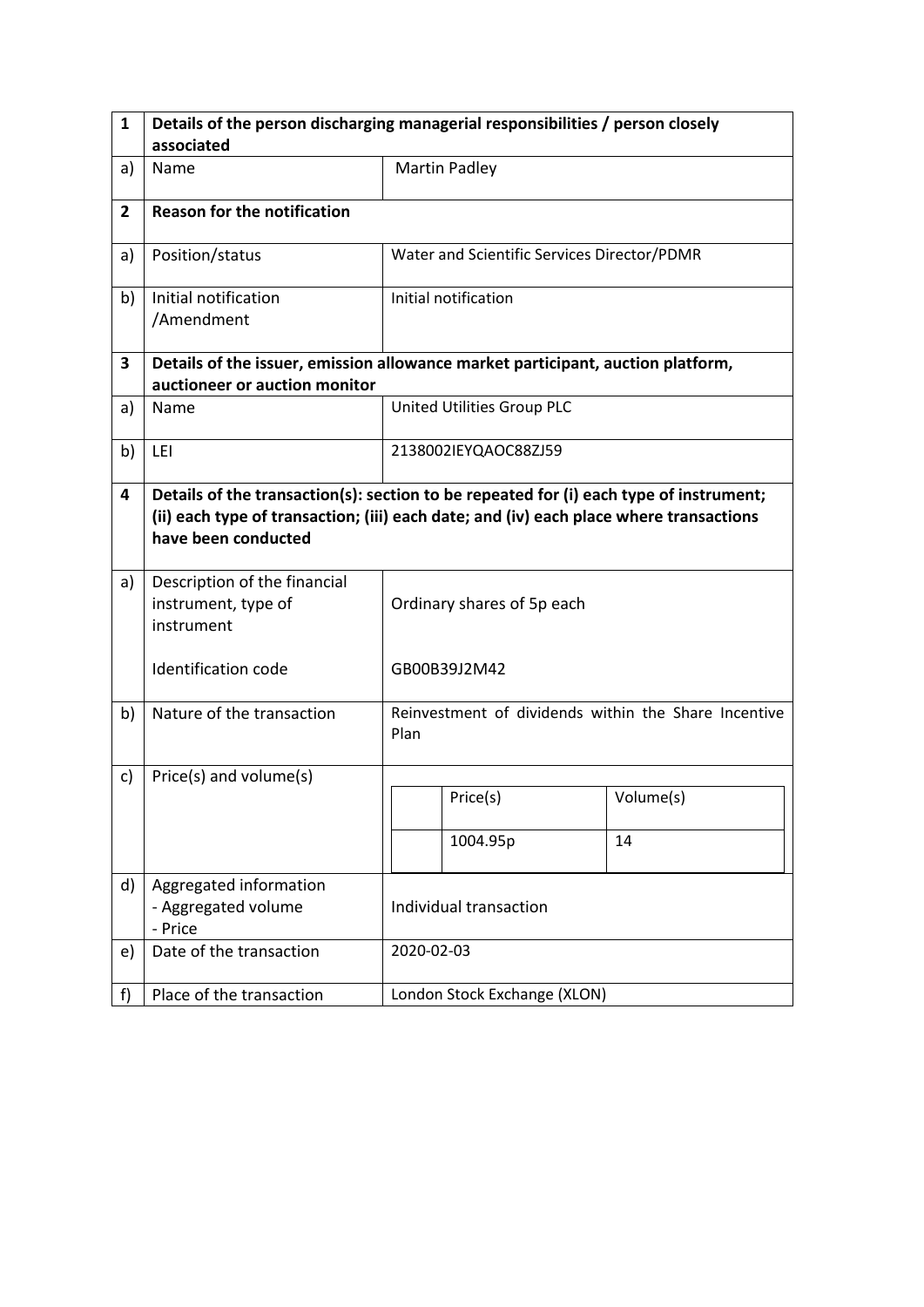| 1              | Details of the person discharging managerial responsibilities / person closely                                                                                                                          |                            |                                               |                                                      |  |  |
|----------------|---------------------------------------------------------------------------------------------------------------------------------------------------------------------------------------------------------|----------------------------|-----------------------------------------------|------------------------------------------------------|--|--|
|                | associated                                                                                                                                                                                              |                            |                                               |                                                      |  |  |
| a)             | Name                                                                                                                                                                                                    |                            | Paula Steer                                   |                                                      |  |  |
| $\overline{2}$ | <b>Reason for the notification</b>                                                                                                                                                                      |                            |                                               |                                                      |  |  |
| a)             | Position/status                                                                                                                                                                                         |                            | Director of Health, Safety and Wellbeing/PDMR |                                                      |  |  |
| b)             | Initial notification<br>/Amendment                                                                                                                                                                      |                            | Initial notification                          |                                                      |  |  |
| 3              | Details of the issuer, emission allowance market participant, auction platform,                                                                                                                         |                            |                                               |                                                      |  |  |
|                | auctioneer or auction monitor                                                                                                                                                                           |                            |                                               |                                                      |  |  |
| a)             | Name                                                                                                                                                                                                    |                            | United Utilities Group PLC                    |                                                      |  |  |
| b)             | LEI                                                                                                                                                                                                     |                            | 2138002IEYQAOC88ZJ59                          |                                                      |  |  |
| 4              | Details of the transaction(s): section to be repeated for (i) each type of instrument;<br>(ii) each type of transaction; (iii) each date; and (iv) each place where transactions<br>have been conducted |                            |                                               |                                                      |  |  |
| a)             | Description of the financial<br>instrument, type of<br>instrument                                                                                                                                       | Ordinary shares of 5p each |                                               |                                                      |  |  |
|                | <b>Identification code</b>                                                                                                                                                                              | GB00B39J2M42               |                                               |                                                      |  |  |
| b)             | Nature of the transaction                                                                                                                                                                               | Plan                       |                                               | Reinvestment of dividends within the Share Incentive |  |  |
| c)             | Price(s) and volume(s)                                                                                                                                                                                  |                            |                                               |                                                      |  |  |
|                |                                                                                                                                                                                                         |                            | Price(s)                                      | Volume(s)                                            |  |  |
|                |                                                                                                                                                                                                         |                            | 1004.95p                                      | 42                                                   |  |  |
| d)             | Aggregated information<br>- Aggregated volume<br>- Price                                                                                                                                                |                            | Individual transaction                        |                                                      |  |  |
| e)             | Date of the transaction                                                                                                                                                                                 |                            | 2020-02-03                                    |                                                      |  |  |
| f)             | Place of the transaction                                                                                                                                                                                |                            | London Stock Exchange (XLON)                  |                                                      |  |  |